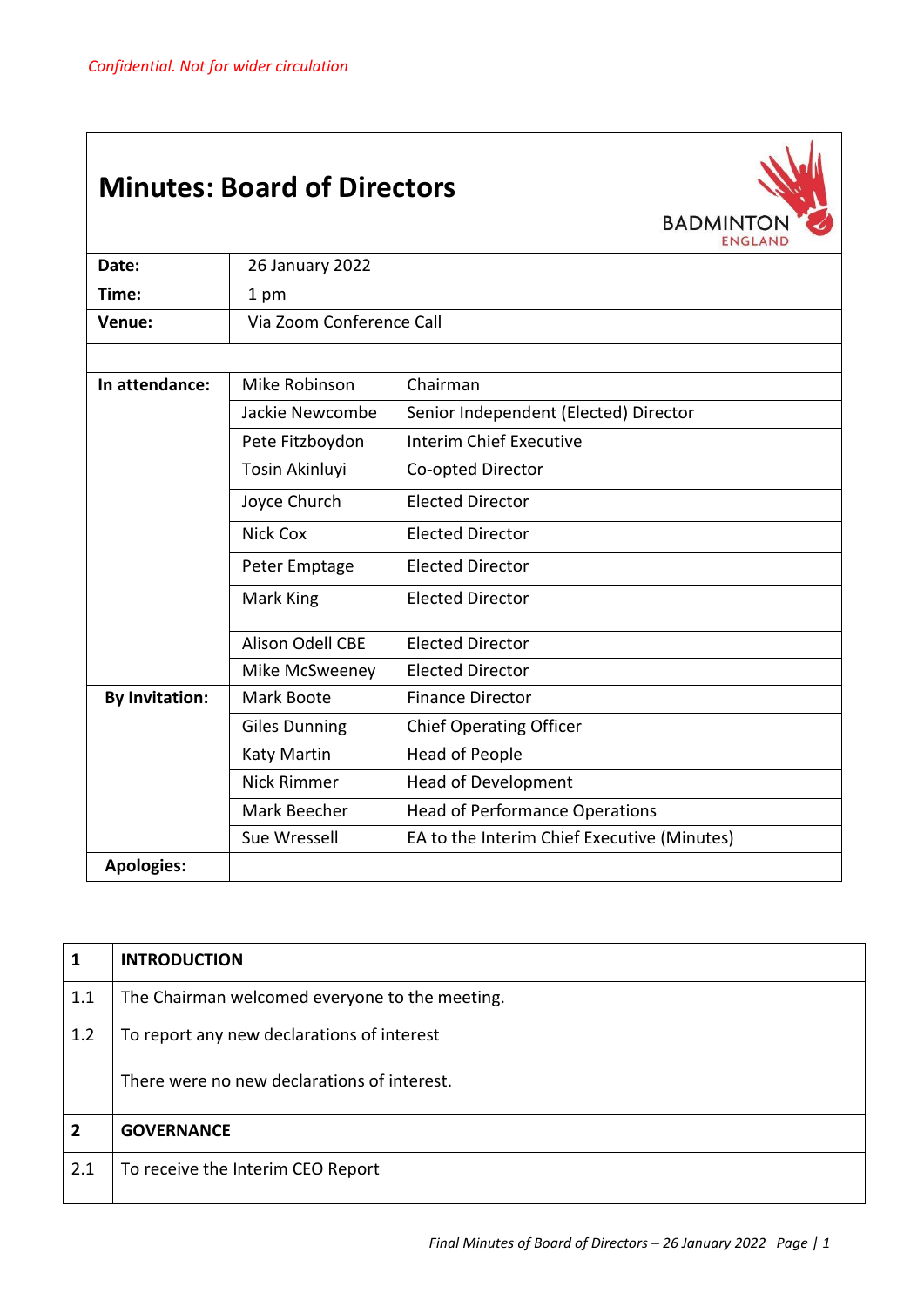|     | The Board received the Report and the following additional comments were noted:                                                                                                                                                                                                                                                                                                                                                                                                                                                                                                                                                                                                                                                                                                                                                                   |
|-----|---------------------------------------------------------------------------------------------------------------------------------------------------------------------------------------------------------------------------------------------------------------------------------------------------------------------------------------------------------------------------------------------------------------------------------------------------------------------------------------------------------------------------------------------------------------------------------------------------------------------------------------------------------------------------------------------------------------------------------------------------------------------------------------------------------------------------------------------------|
|     | • Progress had been made on the Pathway Review. The Terms of Reference were<br>complete. External help had been sourced to help Jon Austin (JA) with the project and<br>research was getting underway. JA was concerned that the project might drop down the<br>list, due to other important projects.<br>Funding bids were being reconsidered by both UK Sport and Sport England although the<br>vast majority of funding had been confirmed.<br>The office had returned to pre-Christmas working $-$ ie two days per week in the office for<br>$\bullet$<br>most staff. A permanent hybrid option was being discussed.<br>9 out of 10 clubs were back and playing. There were localized issues with some<br>events/competitions having to be cancelled due to Covid 19. The team were thanked for<br>all their work on the recent competitions. |
| 2.2 | To receive an update on BE 2.0 Organisation Culture delivery                                                                                                                                                                                                                                                                                                                                                                                                                                                                                                                                                                                                                                                                                                                                                                                      |
|     | The Board received the paper from the Interim Chief Executive and the following comments<br>were noted:                                                                                                                                                                                                                                                                                                                                                                                                                                                                                                                                                                                                                                                                                                                                           |
|     | • The BE 2.0 group of staff were looking at the quick wins raised by staff during the<br>consultations.<br>• A middle management group was being set up to help in making BE more effective.<br>• Pulse survey measurements of staff morale will provide information about how this work<br>was affecting the culture.<br>Morale was still low but progress was starting to be shown.                                                                                                                                                                                                                                                                                                                                                                                                                                                             |
| 2.3 | To receive an update on the Walk the Floor Action plan                                                                                                                                                                                                                                                                                                                                                                                                                                                                                                                                                                                                                                                                                                                                                                                            |
|     | The Board received the paper and the following points and comments were noted:                                                                                                                                                                                                                                                                                                                                                                                                                                                                                                                                                                                                                                                                                                                                                                    |
|     | • Around a third of the actions from the 50-point Action Plan had been moved forward or<br>completed.                                                                                                                                                                                                                                                                                                                                                                                                                                                                                                                                                                                                                                                                                                                                             |
|     | Being open and transparent with the report had been well received. The reaction to it<br>$\bullet$<br>had been as expected and not particularly worrying. It would be important to                                                                                                                                                                                                                                                                                                                                                                                                                                                                                                                                                                                                                                                                |
|     | communicate the work that is being undertaken to deliver the plan.<br>[REDACTED] Support had been seconded from UK Sport on a temporary, part-time, basis                                                                                                                                                                                                                                                                                                                                                                                                                                                                                                                                                                                                                                                                                         |
|     | to help drive forward the Action Plan.<br>The Board were updated on the appointment of the new Performance Director. It was<br>hoped the new person would be agreed within the next couple of weeks.                                                                                                                                                                                                                                                                                                                                                                                                                                                                                                                                                                                                                                              |
|     | The Interim Chief Executive was currently meeting with players in the environment on a<br>monthly basis. A player representative group would help to keep communications open.<br>Off court experience for players was being looked at which included among other things,<br>performance management guidance and a player room being developed.                                                                                                                                                                                                                                                                                                                                                                                                                                                                                                   |
|     | The Directors were keen to understand where staff development [REDACTED] was sitting<br>in the Action Plan and this would be communicated to them (ACTION: MBee)                                                                                                                                                                                                                                                                                                                                                                                                                                                                                                                                                                                                                                                                                  |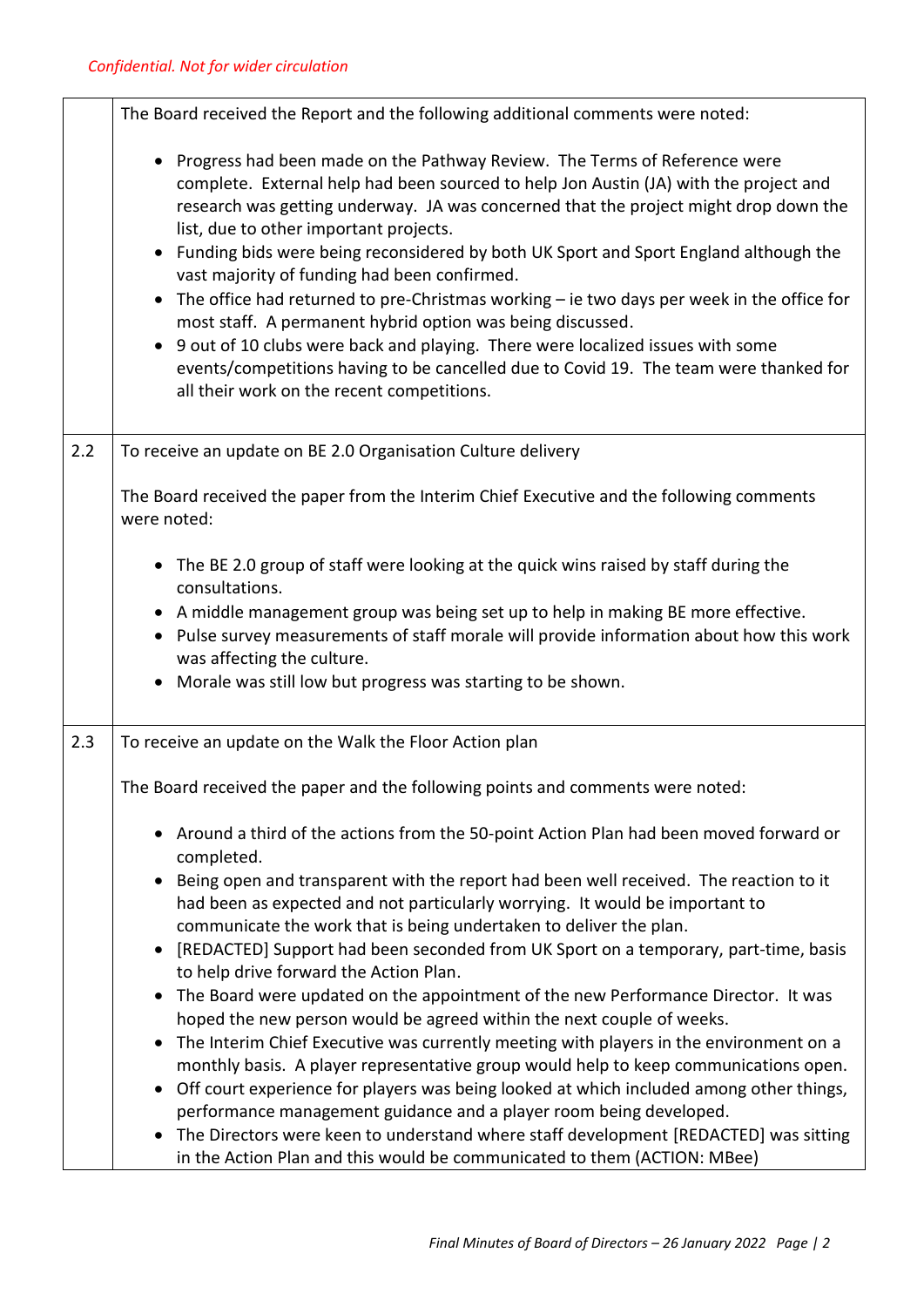|     | The Action Plan was to be kept on the agenda and additional columns of who was<br>$\bullet$<br>responsible for action and the timescales would be included. (ACTION: PFB/SW)<br>The Board were updated on the people development plan which would include a review<br>$\bullet$<br>of values, job profiles and gap analysis and skills audit. A meeting was due to be held<br>shortly.                                                                                                                                                                                                                                                                                                                                                                                                                                                                                                                                                  |
|-----|-----------------------------------------------------------------------------------------------------------------------------------------------------------------------------------------------------------------------------------------------------------------------------------------------------------------------------------------------------------------------------------------------------------------------------------------------------------------------------------------------------------------------------------------------------------------------------------------------------------------------------------------------------------------------------------------------------------------------------------------------------------------------------------------------------------------------------------------------------------------------------------------------------------------------------------------|
|     | Please refer to the Action Items Register for updated actions (appended).                                                                                                                                                                                                                                                                                                                                                                                                                                                                                                                                                                                                                                                                                                                                                                                                                                                               |
| 2.4 | To receive the Safeguarding update                                                                                                                                                                                                                                                                                                                                                                                                                                                                                                                                                                                                                                                                                                                                                                                                                                                                                                      |
|     | The Board received the update and the following comments and points were noted:                                                                                                                                                                                                                                                                                                                                                                                                                                                                                                                                                                                                                                                                                                                                                                                                                                                         |
|     | Safeguarding training for the Board was discussed and the Head of Development would<br>$\bullet$<br>pick this up with Mike McSweeney (Board Safeguarding Champion) outside of the<br>meeting. (ACTION: MM/NR).                                                                                                                                                                                                                                                                                                                                                                                                                                                                                                                                                                                                                                                                                                                          |
|     | Suspension of coaches and the effects this may have on players was discussed.<br>$\bullet$                                                                                                                                                                                                                                                                                                                                                                                                                                                                                                                                                                                                                                                                                                                                                                                                                                              |
|     | Please refer to the Action Items Register for updated actions (appended).                                                                                                                                                                                                                                                                                                                                                                                                                                                                                                                                                                                                                                                                                                                                                                                                                                                               |
| 3   | <b>STRATEGY</b>                                                                                                                                                                                                                                                                                                                                                                                                                                                                                                                                                                                                                                                                                                                                                                                                                                                                                                                         |
| 3.1 | To approve the revised Membership Scheme                                                                                                                                                                                                                                                                                                                                                                                                                                                                                                                                                                                                                                                                                                                                                                                                                                                                                                |
|     | The Board received a paper which requested a delay in the approval of a new scheme. The<br>following comments were noted:                                                                                                                                                                                                                                                                                                                                                                                                                                                                                                                                                                                                                                                                                                                                                                                                               |
|     | The outline scheme was 85% ready but further work was required on specifying the<br>$\bullet$<br>benefits and features of each package within the scheme in a compelling way.<br>The Board would be kept informed and engaged on the different options before a final<br>$\bullet$<br>Scheme would be brought to the Board by the end of March. (ACTION: GD)<br>The Finance & Risk Board would need to review the figures of the revised scheme and<br>$\bullet$<br>how that might impact the organisation. Conversations would also be held with Board<br>members once the final propositions were decided, in order to facilitate appropriate<br>discussions, ahead of approval being given at the Board meeting.<br>If this plan proves not to be possible then the fall-back position would be tweaking the<br>$\bullet$<br>current Scheme ahead of the new subscription year.<br>Members would be informed at the General Meeting. |
|     | Please refer to the Action Items Register for updated actions (appended).                                                                                                                                                                                                                                                                                                                                                                                                                                                                                                                                                                                                                                                                                                                                                                                                                                                               |
| 3.2 | To receive an update on the revised Strategy                                                                                                                                                                                                                                                                                                                                                                                                                                                                                                                                                                                                                                                                                                                                                                                                                                                                                            |
|     | The Board received the update and the following comments and points were noted:                                                                                                                                                                                                                                                                                                                                                                                                                                                                                                                                                                                                                                                                                                                                                                                                                                                         |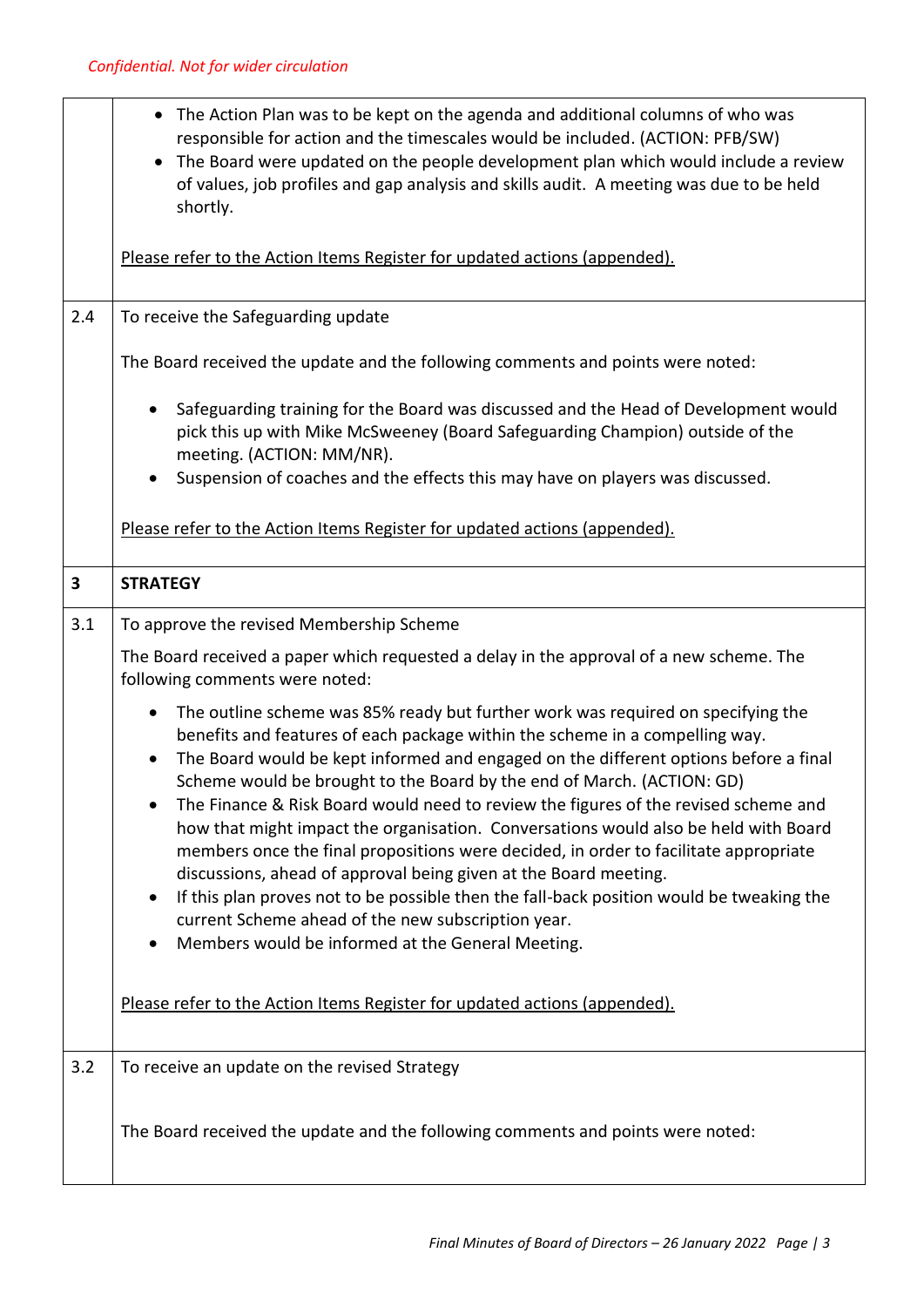|     | The headline pillars would be published within the next couple of weeks and consultation<br>$\bullet$<br>and feedback would be sought.<br>A first draft of the targets/metrics, the activities to deliver them and timelines involved<br>$\bullet$<br>would be brought back to the Board at a future meeting.<br>The Pathway Review outcomes would feed into the system and performance pillars of<br>$\bullet$<br>the Strategy.                                                                                                                                                                                                                                                                                                                                                                                                                                                     |
|-----|--------------------------------------------------------------------------------------------------------------------------------------------------------------------------------------------------------------------------------------------------------------------------------------------------------------------------------------------------------------------------------------------------------------------------------------------------------------------------------------------------------------------------------------------------------------------------------------------------------------------------------------------------------------------------------------------------------------------------------------------------------------------------------------------------------------------------------------------------------------------------------------|
| 3.3 | <b>EDI Strategy Update</b>                                                                                                                                                                                                                                                                                                                                                                                                                                                                                                                                                                                                                                                                                                                                                                                                                                                           |
|     | The Board received an update on the EDI Strategy and the following points were noted:                                                                                                                                                                                                                                                                                                                                                                                                                                                                                                                                                                                                                                                                                                                                                                                                |
|     | Interviews for the EDI Manager were due to be held shortly and it was hoped an<br>$\bullet$<br>appointment would be made by early February. Their role would be to drive the strategy<br>across the whole organisation<br>The EDI Committee will be recruited in a few weeks and this will help to shape the Action<br>$\bullet$<br>Plan.<br>The Code of Governance was currently being reviewed to check for actions that would<br>need to be reviewed by the Board. It was expected that good governance would be<br>filtered down from national level to Counties and this would be explained to the General<br>Meeting members at the next meeting.<br>Training for the Board was discussed and the Head of People and Head of Development<br>$\bullet$<br>were currently working through options and would bring this back to the Board as soon<br>as possible. (ACTION: KM/NR) |
|     | Please refer to the Action Items Register for updated actions (appended)                                                                                                                                                                                                                                                                                                                                                                                                                                                                                                                                                                                                                                                                                                                                                                                                             |
| 3.4 | YONEX All England Status Update                                                                                                                                                                                                                                                                                                                                                                                                                                                                                                                                                                                                                                                                                                                                                                                                                                                      |
|     | The Board received the status update for the upcoming YONEX All England Championships and<br>the following comments and points were noted:                                                                                                                                                                                                                                                                                                                                                                                                                                                                                                                                                                                                                                                                                                                                           |
|     | Planning is ongoing for the event with fans. A key challenge is around the Covid protocols<br>$\bullet$<br>and the fluid environment these create.<br>BBC were filming for online viewing. BT Sport were filming the weekend only, not the full<br>$\bullet$<br>week due to their scheduling challenges. All games for the week would be shown on<br>BETV. Subscription rates for BETV were discussed.<br>[REDACTED]<br>$\bullet$<br>Volunteering engagement had been very positive and many diverse volunteers had<br>$\bullet$<br>signed up. Volunteers would not need to be fully vaccinated to take part.<br>The RFP from the Badminton World Federation was expected shortly [REDACTED]<br>$\bullet$<br>Directors were asked to let SW know their availability for the week of the Championships<br>$\bullet$<br>so that the engagement strategy could be developed further.    |